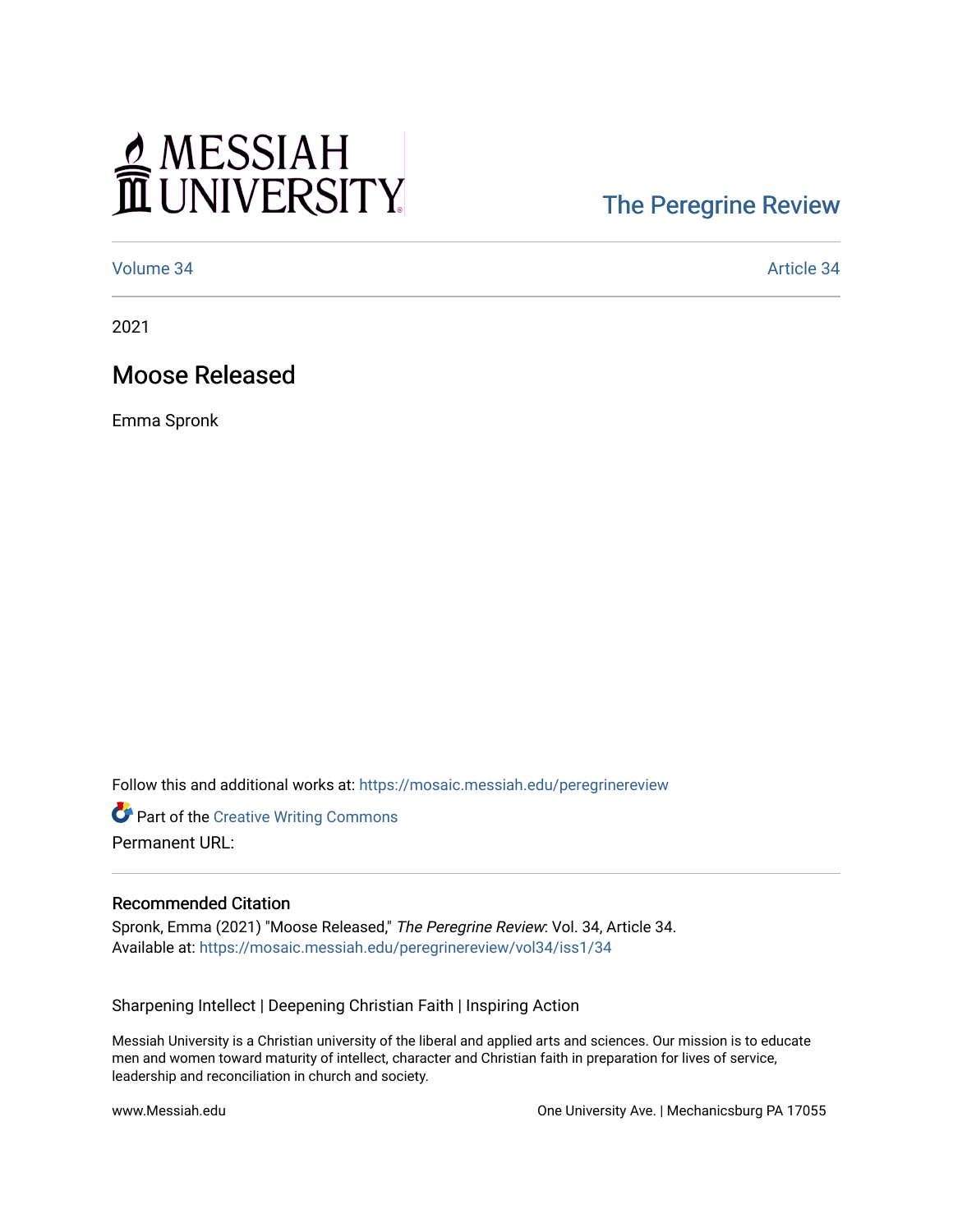#### Moose Released

Emma Spronk

young moose followed the river into the city lost three days concrete chain link cars attempts to corral moose tried to walk over a pool cover heavy hoofs pierced can't get out tranquilized removed will be released moose is safe no exhausted injuries stress barking dogs, traffic, fences chased by public people want pictures crowds cameras cars want photos but moose are sensitive capture myopathy muscle damage from extreme struggle and stress from concrete and chain link and cars and capture would not recover would starve